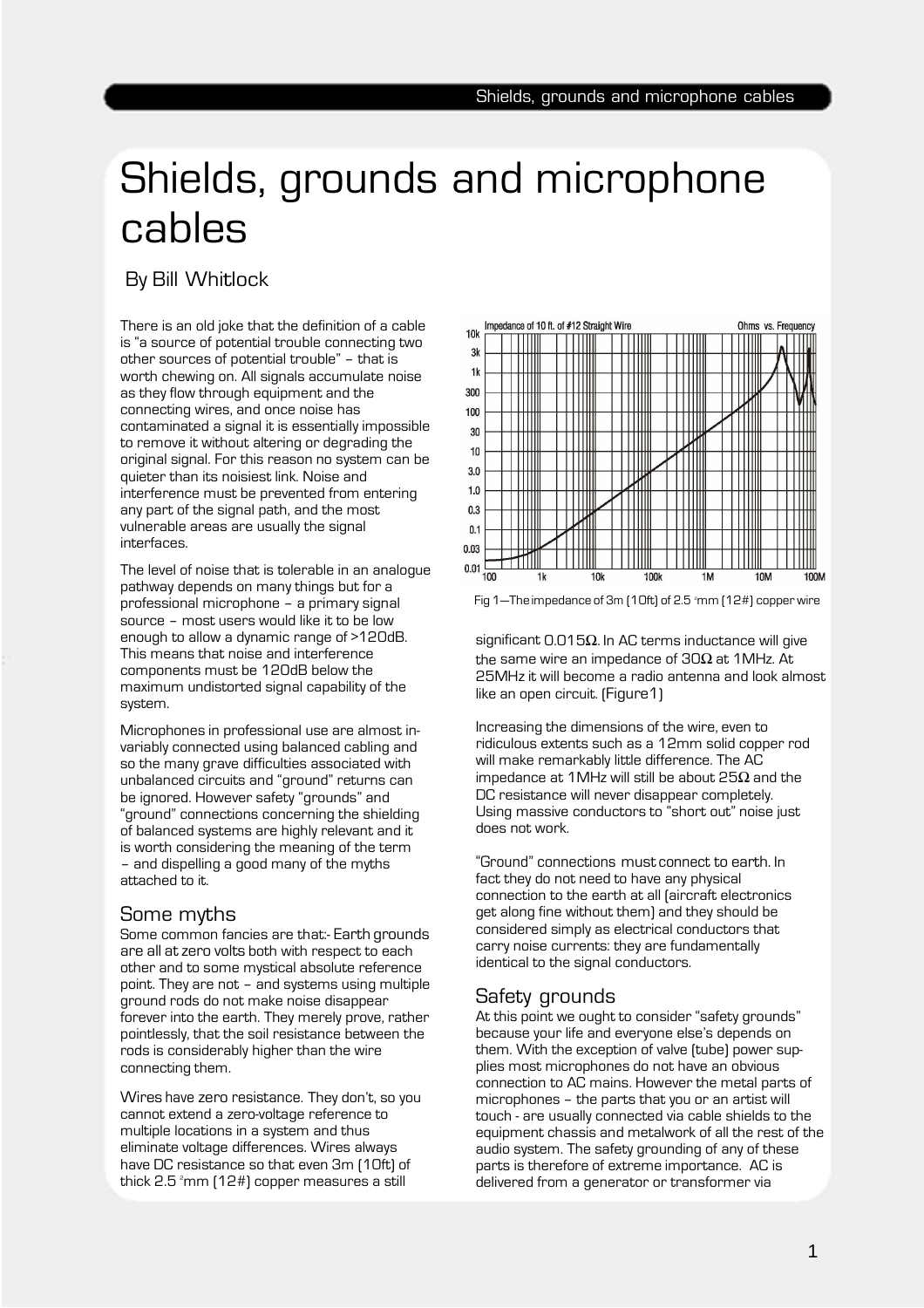#### Shields, grounds and microphone cables

a "Line" at about 240V or 120V (depending upon the country) and the current returns to the source via the "Neutral". This concept of current flow is crucial – electrons always return, by any conductive path they meet whether intentional or accidental, to where they came from. The precise rules vary between countries but it is standard practice to bond the Neutral lead of every circuit together and to an earth ground rod or metal- work such as a service cable shield. A safety "ground" connection is distributed with the power and connected to any exposed metal on a piece of equipment. (Figure 2)



Figure 2

If a fault allows the metal to become "live" the current will flow through the safety ground connection and return to the Neutral conductor at the bonding point. A high enough current should flow through this low-impedance circuit to blow a fuse or trip a circuit breaker in the Line side of the circuit. Note two things – the safety ground must re- turn electrons to the Neutral conductor, and the connection to "earth" is irrelevant in this process. (Figure 3)



Figure 3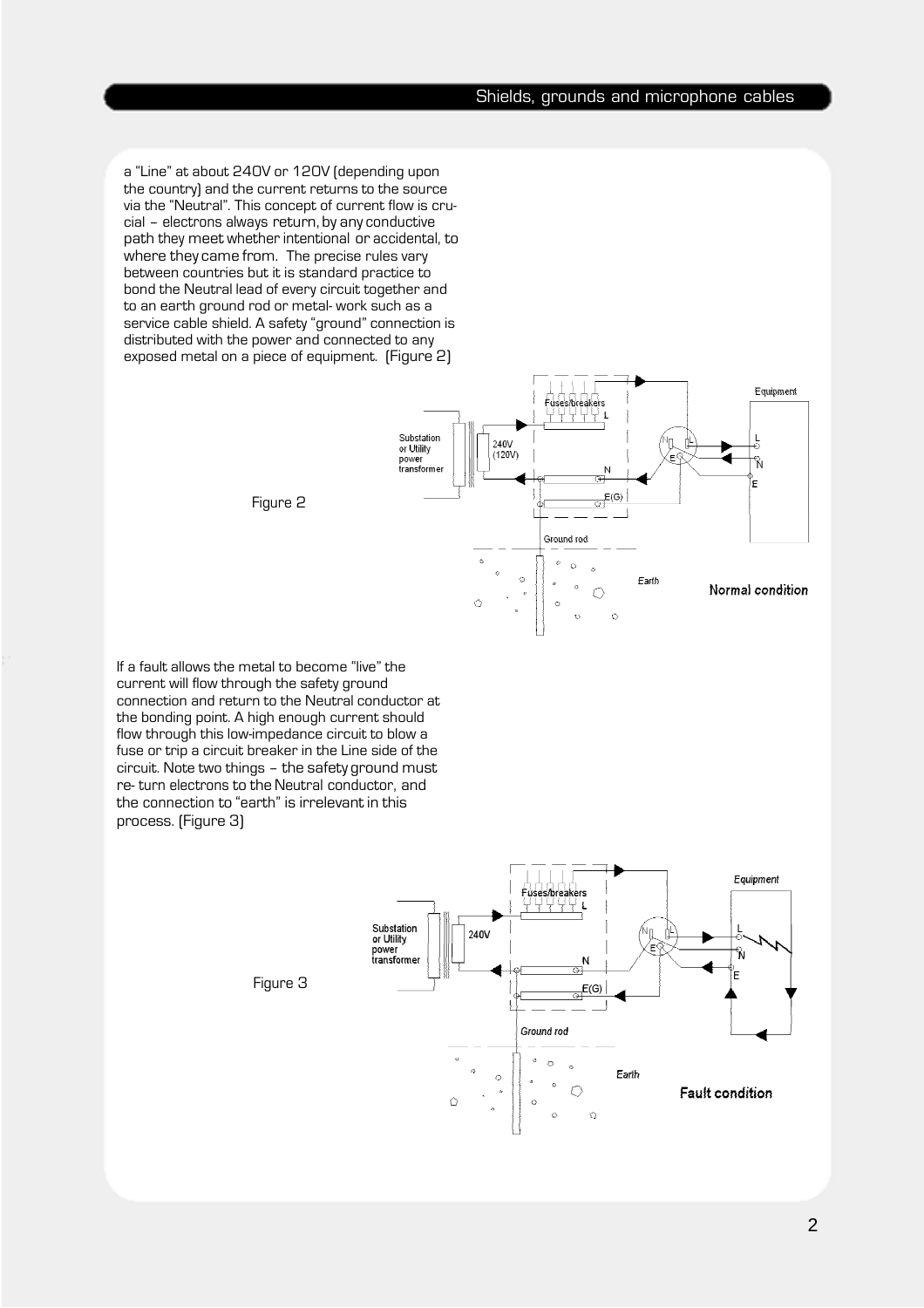Any piece of equipment that uses a 3-pole power connector must be connected to an earthed outlet and the integrity of the safety earth system should be beyond reproach. Where a reliable safety ground is not available a Ground Fault Circuit Interrupter or Residual Current Device is an acceptable alternative. These monitor the balance in the current flowing in the Line and Neutral leads. Any difference is presumed to be leaking through a person and an internal breaker trips in milliseconds.

Disconnecting grounds by using a 3 to 2-prong adapter, "ground lifters" or removing the earth lead on a rewirable plug is both dangerous and illegal. It must never be done under any circumstances. With no safety ground connection any fault current will flow through signal cable shields to any connected equipment. These cables may well melt and burn, and anyone touching the equipment risks electrocution. Have nothing to do with such systems.

#### Cable shields

The main function of cable shields is, of course, not to provide a lethal dose of AC but to help keep interference out of signal conductors, but to understand how that can be done it's necessary to have a clear grasp of how balanced circuits work. For a start we all know that a balanced circuit uses twin conductors and that "each conductor is always equal in voltage but opposite in polarity to the other.… and this opposing polarity of the conductors is essential to its operation." Except

that this is also a myth. Each leg can be driven in antiphase, just one leg can be driven or any option you fancy in between those two - signal symmetry is largely irrelevant to the noise rejection qualities of a balanced circuit. It is not the symmetry of the signal voltages that is useful but the impedance balance of the two conductors with respect to ground and to all other conductors.

An ideal balanced circuit (figure 4) can reject any interference due to ground voltage differences, magnetic fields or electric fields so long as it produces identical voltages in each of the signal lines and that the resulting peaks don't exceed the maximum input swing of the receiver. This voltage is labelled common-mode since it is common to both inputs. Traditionally, balanced audio interconnects use a shielded cable to connect the transmitting and receiving system grounds together and thus minimise the ground voltage difference between them but the shield is not essential to the operation of the circuit and other techniques can be used to limit this voltage difference. Balanced receivers are differential devices and use a transformer or an amplifier that responds only to the voltage difference between its two inputs. Ideally these devices will have no response at all to commonmode voltages but in practice that will not be the case. The ratio of the device's differential gain to its common- mode gain is called the commonmode rejection ratio or CMRR. This is usually expressed in dB, the higher the better.



Figure 4 — the classic balanced circuit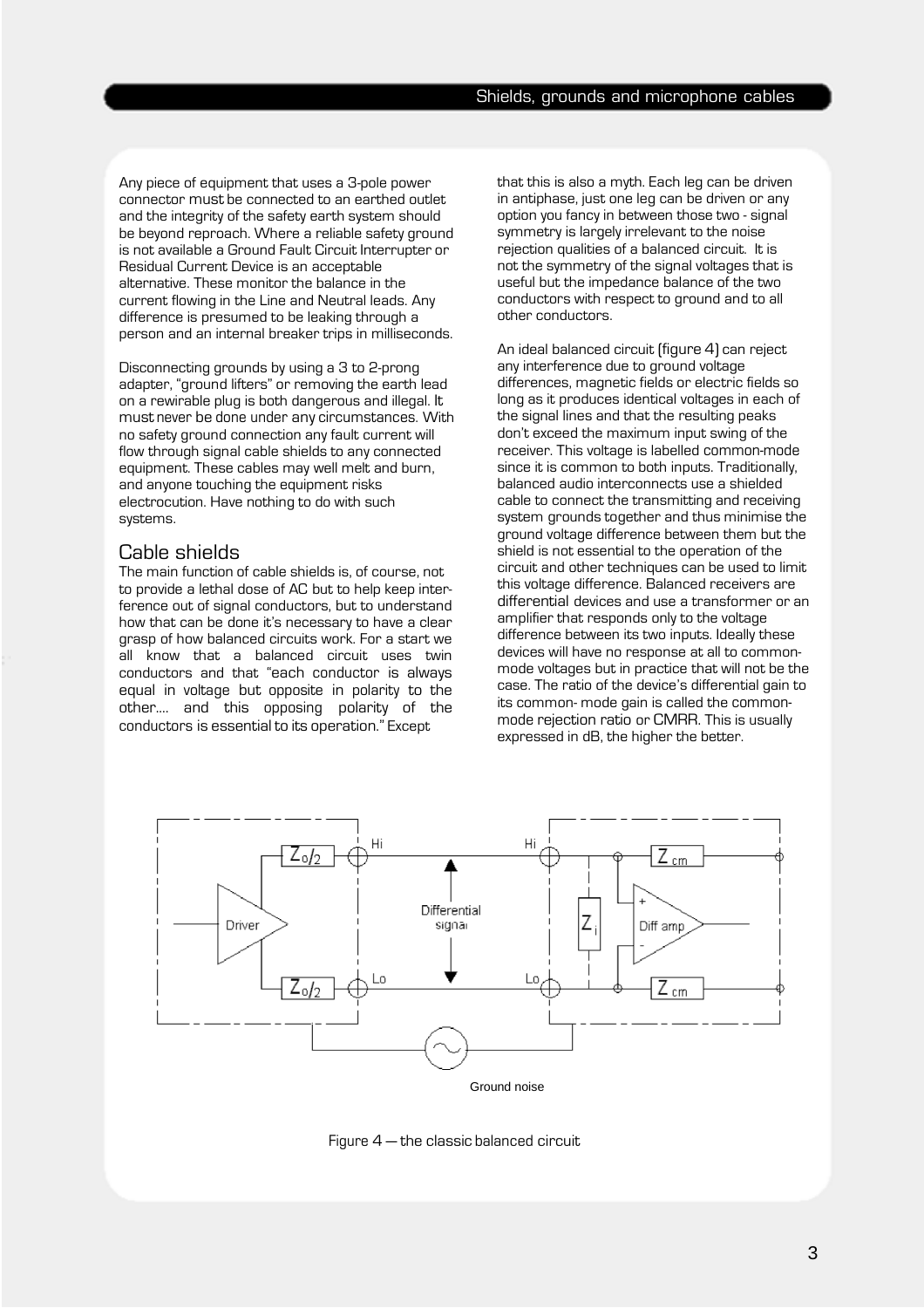### The Wheatstone bridge

The balanced circuit can be redrawn as a Wheatstone bridge of input and output common-mode impedances (ie with respect to ground), and ground noise as a signal source (Figure 5). If the bridge is not balanced or nulled correctly a proportion of the ground noise will be converted to a differential signal at the "line" points. This nulling of the common-mode voltage is critically dependent on the ratio matching of these pairs of driver and receiver common-mode impedances. The nulling is barely affected by impedance across the line (the signal system or normal-mode impedance we sometimes see in a specification sheet) – only the common-mode impedances matter.

The bridge is most sensitive to poor nulling due to small impedance differences if its arms all have the same value. It is therefore possible to minimize CMRR degradation by making common mode impedances very low at one end of the line and very high at the other. This fits in well with concept of voltage matching – using a low impedance driving circuit feeding into a high impedance differential amplifier receiving circuit, rather than the older power-matching matched impedance technique. However don't confuse signal input impedance with common-mode impedance.

The sending end of the circuit (in this case the microphone line-driving circuit) should drive the output in "normal-mode" and not generate any common-mode signal. In practice the balance of phantom extraction components, output resistors and, even worse, coupling capacitors will be imperfect and some common-mode signal will be present. Imbalance in the microphone cable due to capacitive differences between the cores and shield will also exist.

To be as unaffected as possible by these bridge imbalances the input of the microphone amplifier should have a common-mode impedance as high as is feasible. If it can be made as high as 10s of  $M\Omega$  - something that is easily attainable with a transformer though there are active circuit configurations that can approach this - then driver circuit and cable imbalances of  $100\Omega$  or more can be accepted without seriously degrading the CMRR. However more conventional electronic input circuits with slightly mismatched RFI capacitors and phantom resistors may have common- mode input impedances of only a few k $\Omega$  and will be extremely sensitive to imbalances of even 1 or 2 $\Omega$ . They will function as microphone amplifiers but they will perform very poorly in terms of excluding common-mode ground noise and will limit the practical dynamic range of the microphone/ amplifier combination.

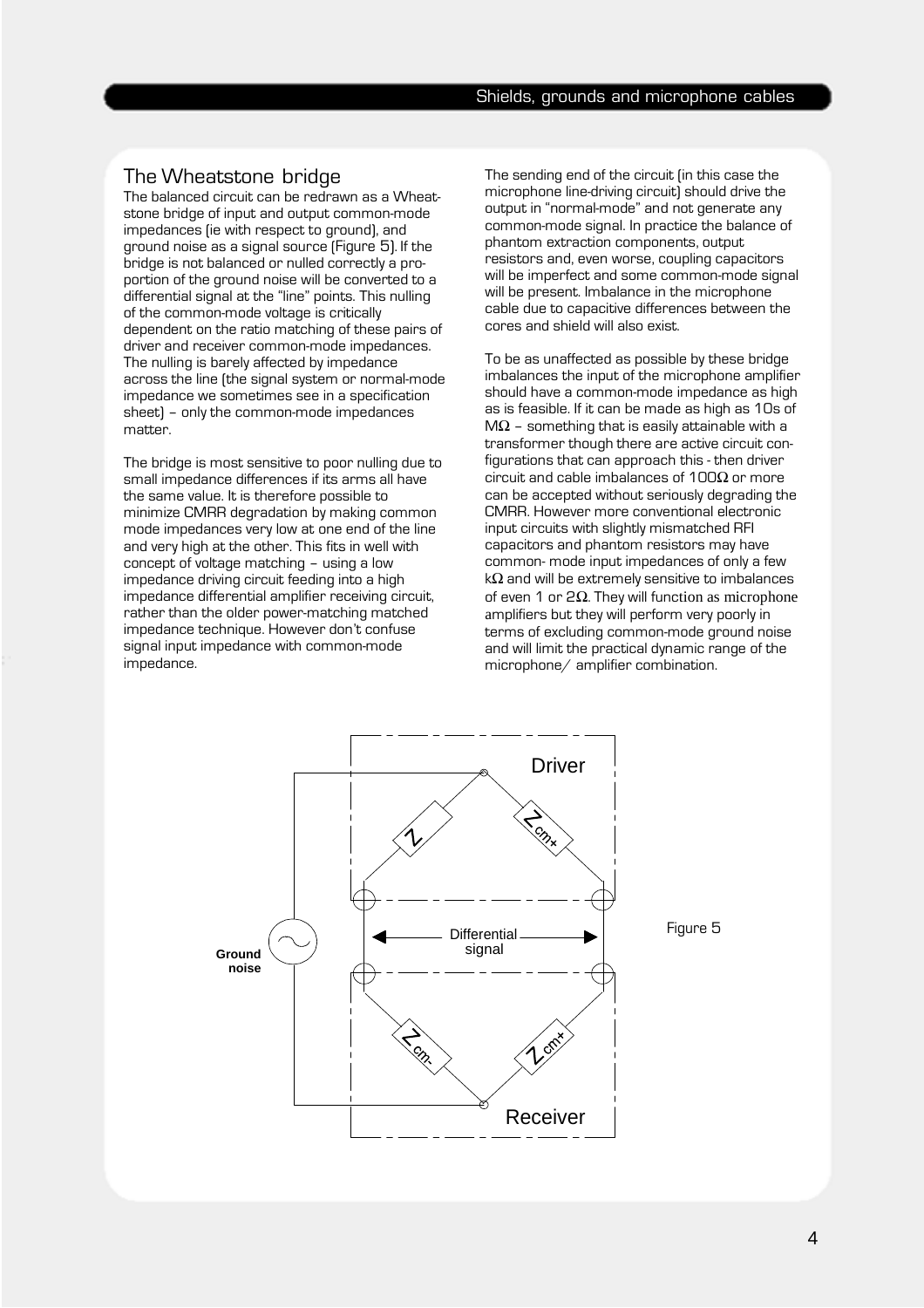If capacitive components are present CMRR deteriorates as frequency rises and a "good" ratio of 100dB at 20Hz will deteriorate by 6dB/ octave. This has important consequences where the ground noise has a fundamental frequency of 50/60Hz (as AC mains power does) and also harmonics that extend to several kHz. An acceptable CMRR at low frequencies may reject the clean hum but be quite inadequate to remove the objectionable higher frequency buzz. The degradation of CMRR continues beyond the audio band limits and the CMRR at radio frequencies can be important since many amplifiers become non-linear beyond their intended band range. (Figure 6)

## The cable

The cable between the microphone and the preamplifier needs careful consideration. Besides providing the two signal paths a cable can pro- vide shielding from electric and magnetic interference fields. Much of this involves the structure of the cable – the twist – and the form of the shield. With low level microphone signals both can be critical.

Capacitively induced interference from an electric field can be intercepted and diverted painlessly by a grounded shield. In practical terms a shield which gives 85-95% coverage is adequate for balanced audio circuits. The manner in which a shield is connected can affect the CMRR of the system. In real circuits all cables will have some capacitive mismatch between cores and all drivers will have some mismatch in their output impedances. If the shield is only connected at the receiving preamplifier end two mismatched low-pass filters are formed and some of the commonmode noise will be converted to differential noise signal. If the shield is only connected at the microphone driving end no filters are formed – all components are at the same (driver ground) potential.

Single-ended grounding of leads is rarely an option with microphones – phantom powered ones obviously have to have a continuous ground connection. Double-ended grounding still tends to degrade CMRR but not as severely as receiver- only. It also prevents the cable acting as a radio antenna and thus feeding high levels of RFI into the cable screen which, though common mode, will eventually be at least partially converted to differential mode signal.

#### The twist

Twisting a balanced pair ensures that each conductor is exposed, as nearly as possible, to the same electric or magnetic field. In both cases



Figure 6 — CMRR versus frequency

the interference component should be very nearly identical – common-mode – and therefore possible to reject if the receiving amplifier has good CMRR. Accurate twisting is the only method of dealing with low frequency magnetic fields since screening is physically impossible with anything other than solid steel conduit. Starquad cable takes this a stage further by using very tight and accurately controlled twisting, and averaging any induction across two cores on mutually opposite sides of the cable. This can provide about 40dB better immunity from magnetic fields than standard twisted pair.

Noise currents flowing in the shield itself can induce a voltage in the signal conductors magnetically. If the cable is perfectly symmetrical this will be commonmode but in real cables there will be some inequality and hence a differential signal. Braided or counterwrapped spiral (served), sometimes called "Reussen", shields usually perform best and foil shield cables with drain wires the worst.

Long microphone cables are inevitably more prone to interference pickup than short ones. There will be some resistive signal loss too but if the microphone source impedance is low and the preamplifier receiving one reasonably high the loss will be small no practical microphone cable is ever long enough to warrant being treated as a transmission line with matched impedances. The microphone output impedance and the cable capacitance form a lowpass filter so there may be some HF loss. Cables with a low self- capacitance will minimise this. In very long cables the common-mode interference level generated may exceed the maximum signal capability of an electronic receiving preamplifier. In these cases a transformer input has great advantages.